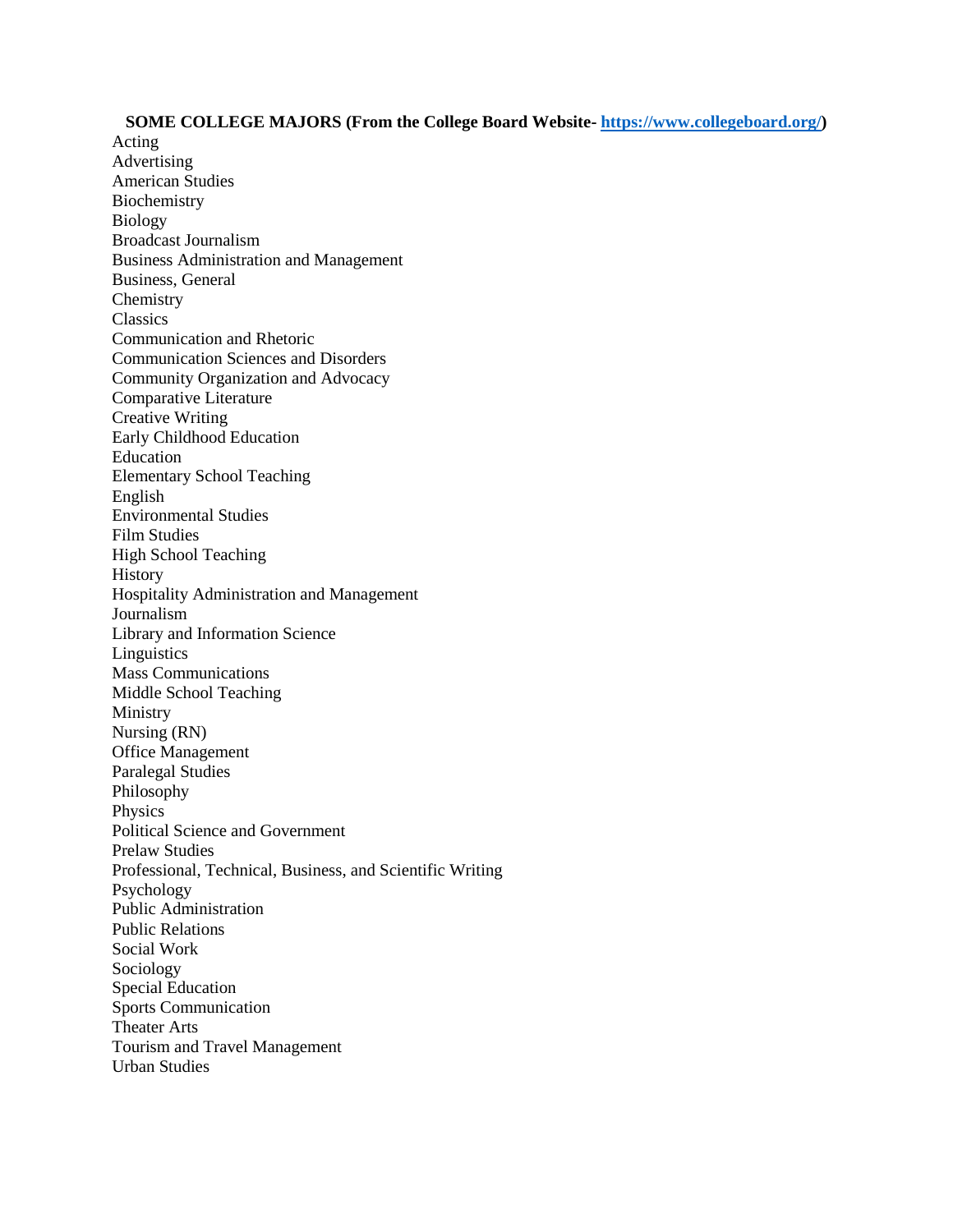## **CAREER OPTIONS (From the College Board Website- [https://www.collegeboard.org/\)](https://www.collegeboard.org/)**

Adult Educators Advanced-Practice Nurses Advertising, Marketing, and Public Relations Managers Advertising Sales Agents Announcers Anthropologists and Archaeologists Archivists Arts Administrators Biological Scientists Buyers and Purchasers Camera Operators and Film and Video Editors Child Care Workers Child, Family, and School Social Workers Clinical Psychologists Community Organizers and Activists Computer and Information Systems Managers Computer Scientists Computer Systems Analysts Construction Managers Copy Editors Copywriters **Curators** Database Administrators **Directors** Economists Editors Education Administrators Elementary, Middle, and High School Teachers Emergency Medical Technicians and Paramedics Environmental Educators Environmental Engineers Federal Agents Financial Analysts Financial Managers Foreign Service Officers General Practitioners Government Executives and Legislators Government Lawyers Health Educators **Historians** Human Resources Managers Human-Service Assistants Industrial Engineers Industrial Psychologists Instructional Coordinators Insurance Sales Agents Interpreters Judges Librarians

Actors